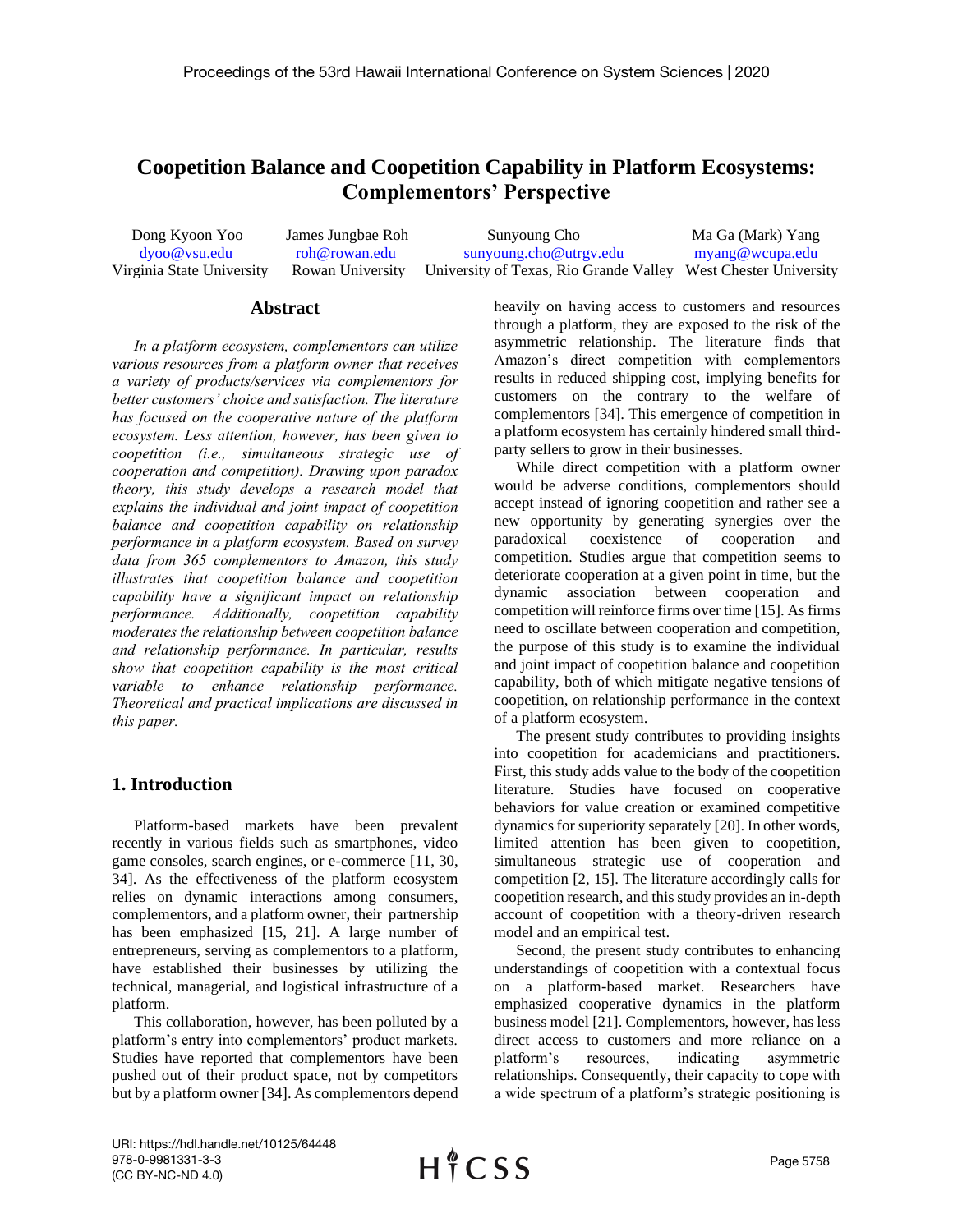critical. As the interplay of cooperation and competition would create or damage value cocreation, favorable conditions for complementors to facilitate positive performance should be investigated [15]. This study sheds light on offering a strategic guidance for complementors.

Third, the present study provides explanations to the literature by explicating how mixed results of coopetition can be reconciled. As firms seek to accomplish the best of cooperation and competition, there inevitably exists tensions between the two paradoxical coexistence. The two conflicting demands also result in differing outcomes: positive and negative [2]. It is important for firms to strike a right balance while pursing cooperation and competition simultaneously, but the current literature falls short of offering meaningful insights. In addition, coopetition capability is known to mitigate tensions arising from simultaneous cooperation and competition [1], but not many empirical studies are reported. This study examines coopetition balance and coopetition capability and investigates how their interactions escalate positive results from coopetition.

## **2. Theoretical foundation: Paradoxical coexistence in coopetition**

The theory of paradox provides a theoretical foundation for coopetition. In the increasingly competitive, fast-paced environment, two conflicting demands are frequently requested to pursue jointly, often called as paradoxes, as part of adaptive capacity for survival and sustainability at the individual, team, and organizational levels: knowledge management (exploitation vs. exploration), strategy (cooperation vs. competition), organizational structure (centralization vs. decentralization), governance (relational vs. contractual), operations (quality excellence vs. innovation), teamwork (task- vs. relational oriented), employees life (work vs. home), and leadership (control vs. empowerment) [16]. Paradox is defined as "contradictory yet interrelated elements that exists simultaneously and persist over time" [29, p. 382]. As indicated, the concept entails the simultaneity and persistence of tensions between two competing goals [28], and complementors in the platform ecosystem are expected to manage ostensibly incompatible perspectives (i.e., cooperation and competition) for sustaining competitiveness. As paradoxes defy resolutions, scholars suggest three steps for manage it effectively, and those are insightful for complementors: (1) accepting, (2) accommodating, and (3) differentiating/integrating [28]. Accepting is related to "learning to live with the paradox" [17, p. 764]

Accommodating is associated with "defining a novel, creative synergy that addresses both oppositional elements together" [28, p. 1594]. Differentiating/integrating includes "honoring unique aspects of each notion" and combining them for synergies and linkages [28, p. 1594].

In the technical sense, a platform is defined as "an extensible technological foundation and the interfaces used by extensions that interoperate with it" [31, p. 267]. Also, platform ecosystems are describes as "a platform and its collection of complementary extensions" [31, p. 267]. This context can be well understood with the App store at Apple. However, we would like to focus more on an e-marketplace, "an Internet platform-based market through which both sides of an exchange – buyers and sellers – conduct transactions" [18, p. 209]. In this platform environment, platform owners provide technical, managerial, and logistical infrastructure to complementors (i.e., third-party sellers) that in turn supply a variety of products to the platform.

Paradoxes carry illogical elements that generate uncertainty and ambiguity, and they enhance tensions cognitively or emotionally [28]. In the context of a platform ecosystem, complementors would be pressured with the entry into a product space by a platform owner. Tension is a double-edged sword that could generate innovative, optimistic behaviors, while significantly escalating needless stress, unnecessary frustration, and counterproductive defenses [22]. In other words, it can create a virtuous cycle that complementors identify new opportunities, integrate necessary resources, develop a new solution, and continue to sustain their competitive advantage. On the other hand, tension can fuel frustration, confusion, and defenses for complementors.

Two views have been reported when facing tensions: "dilemma" and "natural and persistent" [22]. The dilemma view sees tensions as tradeoffs, indicating that an organization/individual gives up one over the other with the idea of either/or. The "natural and persistent" view illustrates that firms are required to have ongoing responses rather than one-time resolution [28]. The "natural and persistent" view may appear as opportunities that escalate learning and adaptability [22, 28]. This study takes the view of "natural and persistent" as complementors should continually adjust their tensions with the proper relationship with a platform owner.

## **3. What is coopetition?**

Given that a half of cooperation occurs among competitors, cooperation and competition are inseparably intertwined [3]. The two research streams, however, have evolved independently, and the literature has recently acknowledged the need for combining them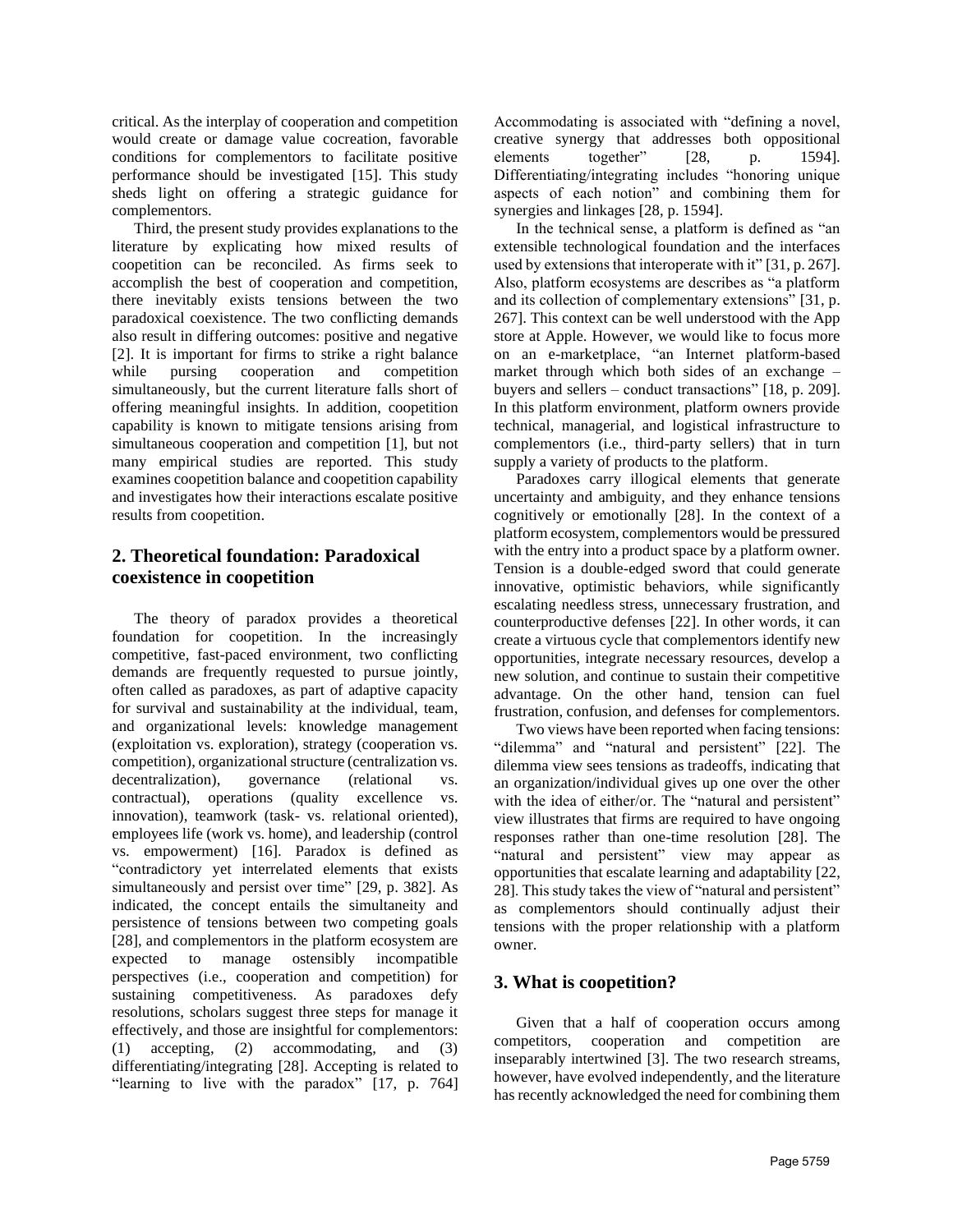simultaneously [15]. The literature defines coopetition as competing without killing the opposition and cooperating without ignoring self-interest [4]. Coopetition has been noticed in two different paths. Competition proceeds cooperation or vice versa [15]. At times, firms find themselves in working with their competitors with the pooling of increased complementarity of resources and synergetic combinations of market- or industry-specific expertise. They build trust with long-time rivals to mitigate price competition for general economic welfare and expand new markets and novel technologies by sharing risks. Coopetition, on the other hand, has been established from cooperation to competition. Firms pursue a coopetition strategy, especially when they need (1) technical capabilities, (2) share knowledge and resources, work together for events, technical standards, regulations, and (3) create oneness or we-ness, (4) create/expand new markets, and (5) collude on price [4, 20]. When the market matures, organizations see cooperation as inefficient strategy and move toward competition for financial optimization [20].

A stream of the coopetition study has flowed into illuminating its antecedents and consequences, although it is quite overlapped with separate studies on cooperation and competition. Antecedents to coopetition include risk reduction, cost sharing, and resource access and pooling [3, 15]. Additionally, the literature presents consequences of coopetition such as better performance, incremental/radical innovations, and the diversity of technology [3, 15, 26].

Another focus on coopetition is its impact on value creation or value appropriation [13]. Studies have elaborated on outcomes of coopetition as its polarized interferences, beneficial or hurtful, have been made. Coopetition would generate joint value creation, individual firm value creation, or value destruction for both parties [13]. A firm can have more or lesser value than its partners, or costs from coopetitive relationships are much higher than benefits.

Also, research context for coopetition studies should be mentioned. A triadic relationship among a buyer and two suppliers was examined for coopetition in the context of supply chain network [24, 32]. In the small and medium sized enterprise context, coopetition was examined. Small craft beer firms compete with each other while cooperating together against mass producers [20]. Similar to the present study, coopetition between complementors and a platform owner was examined in the context of platform-based market [34].

Based upon the paradox theory, tensions are inevitably generated when contradictory concepts meet with each other, and positive/negative consequences of the tension are contingent on context and a firm's management [2]. Complementors in the platform

ecosystem cannot be exceptional, and need to properly manage it. To mitigate negative tensions for complementors, this study presents two important capacities: coopetition balance and coopetition capability.

## **4. What is coopetition balance?**

The literature defines coopetition balance as "evenness between competition and cooperation" [13, p. 2522]. The concept can be thought of as the parity between the two paradoxical coexistence. It is the status when a firm finds a harmony between the conflicting forces while pursuing the two seemingly differing goals simultaneously. The main purpose of the contradictory pursuit lies in concurrently accomplishing goals that cooperate to create value together beyond a firm's capacity by leveraging resources from alliance partners and that compete to capture more shares of a joint value created with better quality and performance [4, 15]. In other words, cooperation and competition for complementors in the platform ecosystem are in need of being reasonably balanced in their collaboration. Without adequate cooperation, there is no existence of alliance, and without sufficient attention to competition, alliances would unwittingly lose their competitive advantage.

In the context of the platform ecosystem, part of interorganizational relationships, there is a tendency to view that value creation is related to cooperation and value appropriation is associated with competition [15]. The bottom line of the argument lies in the understanding that cooperation and competition have inherent trade-offs. This view, however, is not always the case, as literature presents the "natural and persistent" view. Competition in the complementorplatform relationship can help complementors develop their potential, enhance operational excellence, and generate more innovations, all of which are related to value creation to the firm and customers.

Certainly, the interplay of cooperation and competition would either create or destroy values, and thus the academic community attempts to find boundary conditions resulting in good outcomes. While avoiding the risk of undermining cooperation due to competition, the issue of striking an appropriate balance is essential. The tension management through coopetition balance is an imperative task to achieve desired outcomes.

# **5. What is coopetition capability?**

Despite possibly beneficial effects of coopetition, the paradoxical coexistence of cooperation and competition would generate potentials to deteriorate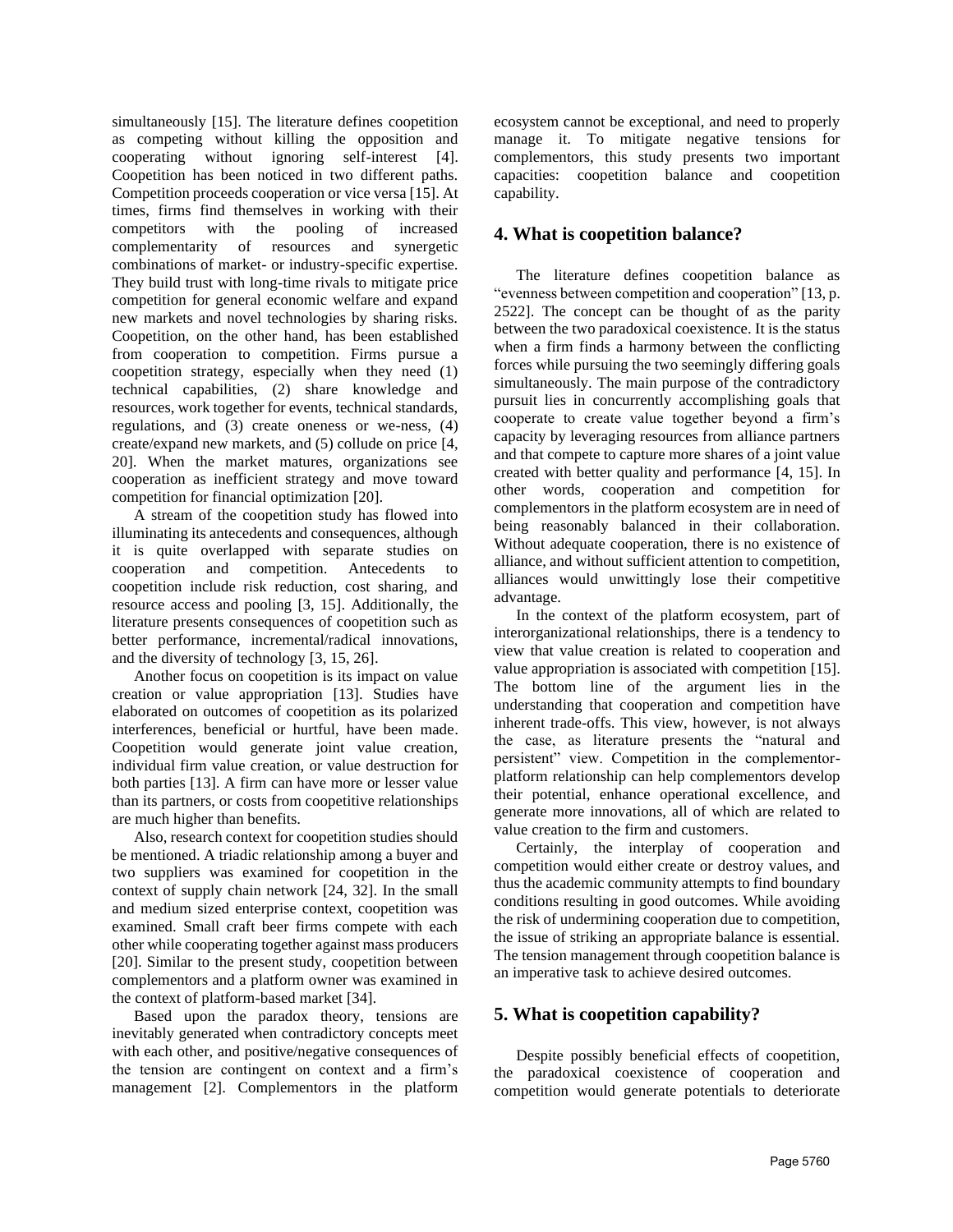trust between partners and even break partnership. In line with coping with negative tensions of coopetition, the literature has also presented coopetition capability that could defend competition threats or dampen undesirable impacts of coopetition. Coopetition capability is an organization's capability that manages interorganizational relationships in order to properly confront contradicting realities, and it is defined as "the ability to think paradoxically and to initiate processes that help firms attain and maintain a moderate level of tension, irrespective of the strength of the paradox" [1, p. 19]. It is also described as "evaluative capabilities" [32] in which firms assess situations, make sense of their strategic pursuit, and position properly for better firm performance. Especially, coopetition capability can be a crucial capacity that complementors should possess in case they face competition with a platform owner as part of reducing competitive tensions and producing effective strategic positioning. The capability is not static but dynamic, given that complementors need to continually assess the scope of their cooperation and competition according to changing relationships.

Researchers have acknowledged "swimming with sharks" that large firms are strongly motivated to misappropriate value created through engaging with small firms [14]. It is also consistent with literature on coopetition that firms would be willing to cooperate for value creation but turn their positions to be competitors when it comes to value capture [4, 34]. Not surprisingly, smaller firms see to cooperate with a platform owner with the anticipation of potential benefits, but they are apparently exposed to risks such as misappropriation. To safeguard this challenge, complementors should have coopetition capability that effectively manage tensions between cooperation and competition.

## **6. Hypothesis development**

The literature has elaborated on performance outcomes in the context of interorganizational relationships: opportunism, overall satisfaction, relationship performance, and market performance [6]. In particular, we have focused on relationship performance as this study examines how coopetition balance and coopetition capability have an impact on their relationships with a platform owner. Relationship performance is described as economic outcomes of a complementor-platform owner partnership in the form of profitability, sales volume, market share, marketing support, and efficiency enhancement [19]. It is about shared outcomes of involving parities as results of coopetitive interactions. As relationship performance refers to the tangible consequences of business relationship between partners, the use of the construct will help the academic community understand the influence of coopetition balance, coopetition capability, and their joint interaction in the context of the platform ecosystem.

It is reported that coopetition can be a productive strategy when a firm establishes a reasonable balance between competing perspectives [13]. This present study acknowledges existing understandings and further examines the impact particularly in the relationship between coopetition balance and relationship performance. Coopetition balance mitigates the adverse effects of the imbalance between cooperation and competition. In case complementors face situations where competition suffocates cooperation, the competitive atmosphere is so intense that complementors hardly trust a platform owner and opportunistic behaviors get spread quickly. Such opposing environments hinder complementors or a platform owner from sharing resources and producing synergies by complementing each entity's limitations. On the other hand, complementors or a platform owner may be complacent in case cooperation trumps over competition. They may have a tendency to do what is required or demanded instead of developing innovations for changing business environments. Without having the leeway to exchange adequate and reciprocal feedback with each other, the relationship would put a conformance to the standards and race to the bottom cost. This type of collaborative pressure can be stressful, particularly when a platform owner puts self-interest first and takes advantage of complementors. When cooperation and competition are balanced on the side of complementors, however, such adverse effects can be controlled and lead coopetition into products results. When complementors reach a dynamic equilibrium between cooperation and competition, comparable emphasis on each element is place for their strategy, and it keeps opposing in check. It may be understood that cooperation and competition have inherent trade-offs. This is in line with the dilemma view of tensions. On the contrary to this view, the paradox theory presents the "natural and persistent" view, indicating that firms continue to respond to paradoxical situations instead of one-time solutions [22]. In other words, rivalrous spirit and mutual cooperation should take place at the same time, and complementors may target common goals and share resources while putting their best efforts to attain excellence over the other. Consequently, the harmony between cooperation and competition enables complementors to drive positive results together, and we present a hypothesis:

*H1: Complementors' coopetition balance is positively related to relationship performance in the context of the platform ecosystem.*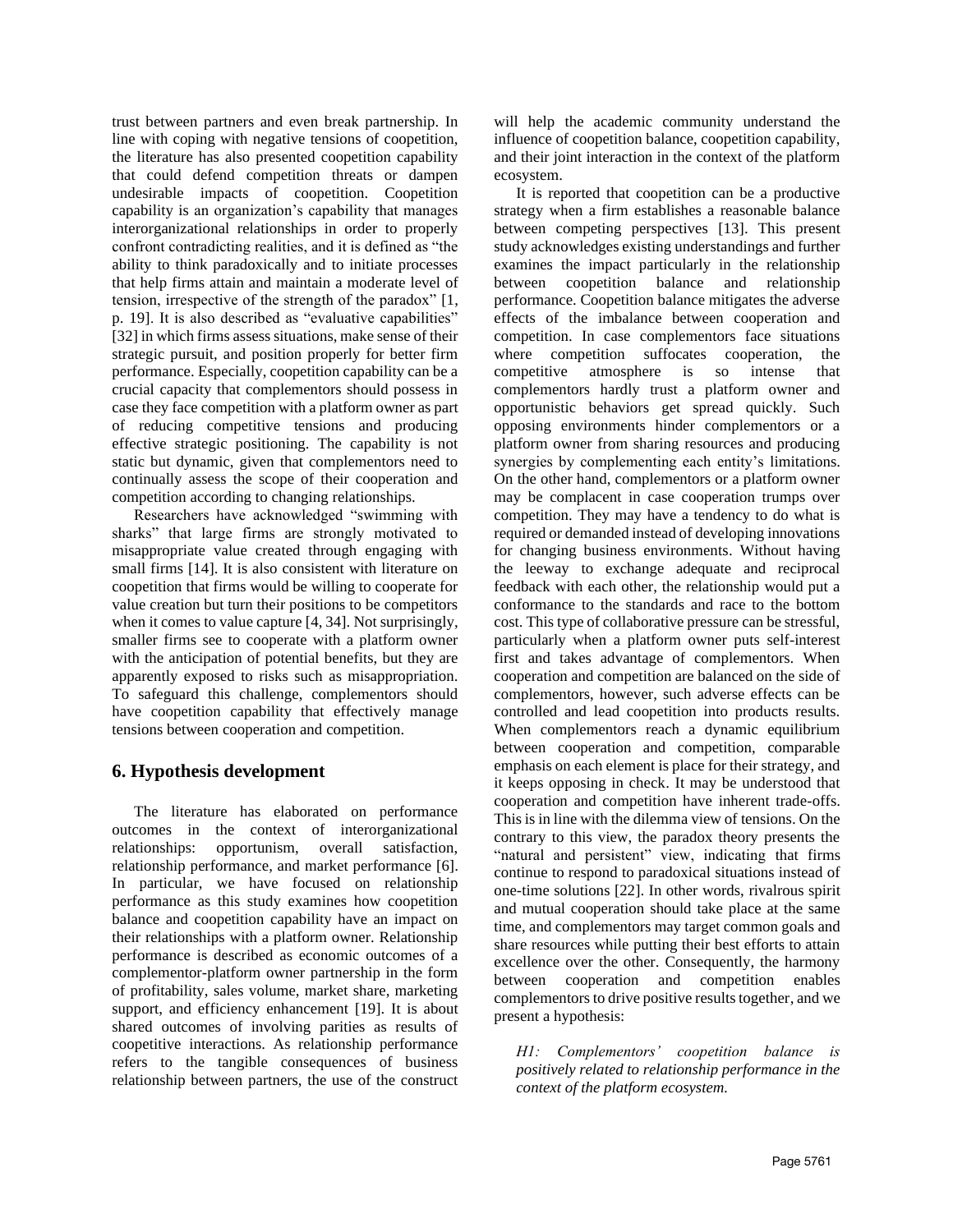Coopetition capability is likely to have a direct impact on relationship performance as it offers an institutional framework that monitors ongoing interactions between a platform owner and the complementor. In other words, coopetition capability is associated with complementors' capacity to properly manage tensions arising from the paradoxical coexistence of cooperation and competition and helps formulate adaptability to fast-changing circumstances more effectively. The paradox theory argues that the "natural and persist view" of tensions is related to opportunities for learning and adaptability. Complementors are willing to work together with a platform owner that provides significant resources. In the course of doing so, there is a chance that complementors may settle down with relational inertia being more content with the status quo and being less efficient and innovative. Relational inertia drives firms to be complacent with what they have and to be less proactive in their own advances on novel and new approaches [13]. In case a platform owner strategically decides to enter the place space of a complementor, its coopetition capability will defend competition threats and dampen negative influences instead of facing challenges with no preparation. Research shows that the market entrance of a platform owner may hurt complementors in a short run, but it will strengthen the platform ecosystem with more benefits in the long run [15]. In particular, volatile changes in relationships, a complementor's capability understanding cooperation and competition will furnish principles, procedures, and proactiveness by alleviating opportunism and elevating relationship performance. As coopetition capability provides complementors with solving problems quickly and accomplishing performance targets, we present the following hypothesis:

#### *H2: Complementors' coopetition capability is positively related to relationship performance in the context of the platform ecosystem.*

An interesting research question is whether the joint use of coopetition balance and coopetition capability is more effective in fostering relationship performance then individual use. It is a common strategy that complementors pursue decreasing costs by utilizing a platform's resources and increasing growth by having more access to a platform's customer base. In doing so, complementors face inevitable challenges that a platform may enter into their product space and increase variances in returns. Just as complementors' dependence on a platform's infrastructure, business processes, and customer interactions, so complementors' smartness should grow by being dynamically equipped with coopetition balance and coopetition capability. We argue that synergetic effects could exist for relationship performance when both coopetition balance and coopetition capability are simultaneously in place. Coopetition balance provides firms with stability by "offsetting potential challenges and keeping opposing forces in check" [13, p. 2522]. In other words, the balance approaches of cooperation and competition bring firms well-adjusted responses to two conflicting elements and enhance a firm's flexibility. Coopetition capability provides complementors with an institutional framework that monitors interactions between the platform owner and the firm. A combination of coopetition balance and coopetition capability can pay continued attention to relationship changes between the platform and complements and unlock their potentials to grow continually. It is associated with complementors' capacity to continue to assess the current situation and develop their responses instead of one-time solution based upon the paradox theory. The combination of coopetition balance and coopetition capability can offer the firm's configuration that understand market changes and reconfigurations that reorganize their resources and respond to the market. The two forces offer stimulation for executing proper strategies. We propose that these together will lead to better relationship performance.

*H3: The impact of coopetition balance on relationship performance is moderated by coopetition capability, such that the relationship becomes stronger in the presence of high coopetition capability in the context of the platform ecosystem.*

# **7. Research methods**

This study selected the platform ecosystem at Amazon.com for several reasons. Amazon is a leading online e-commerce platform in the world, and Amazon marketplace launched in 2000 by enabling third-party sellers to introduce their products to Amazon customers. FBA (Fulfillment by Amazon) allows complementors to use Amazon's infrastructure for inventory control, storage, and shipping with pick-and-pack customer service. Also, research has shown that Amazon enters complementors' market for reorganizing their product quality and profit-maximizing strategies [34]. Although a different platform would be a good candidate, Amazon.com is arguably the most appropriate setting to investigate the impact of coopetition.

The survey questionnaire was created and administered to senior-level management. Although this research hired a professional data collection company for recruiting Amazon vendors, the survey administration and data collection processes were under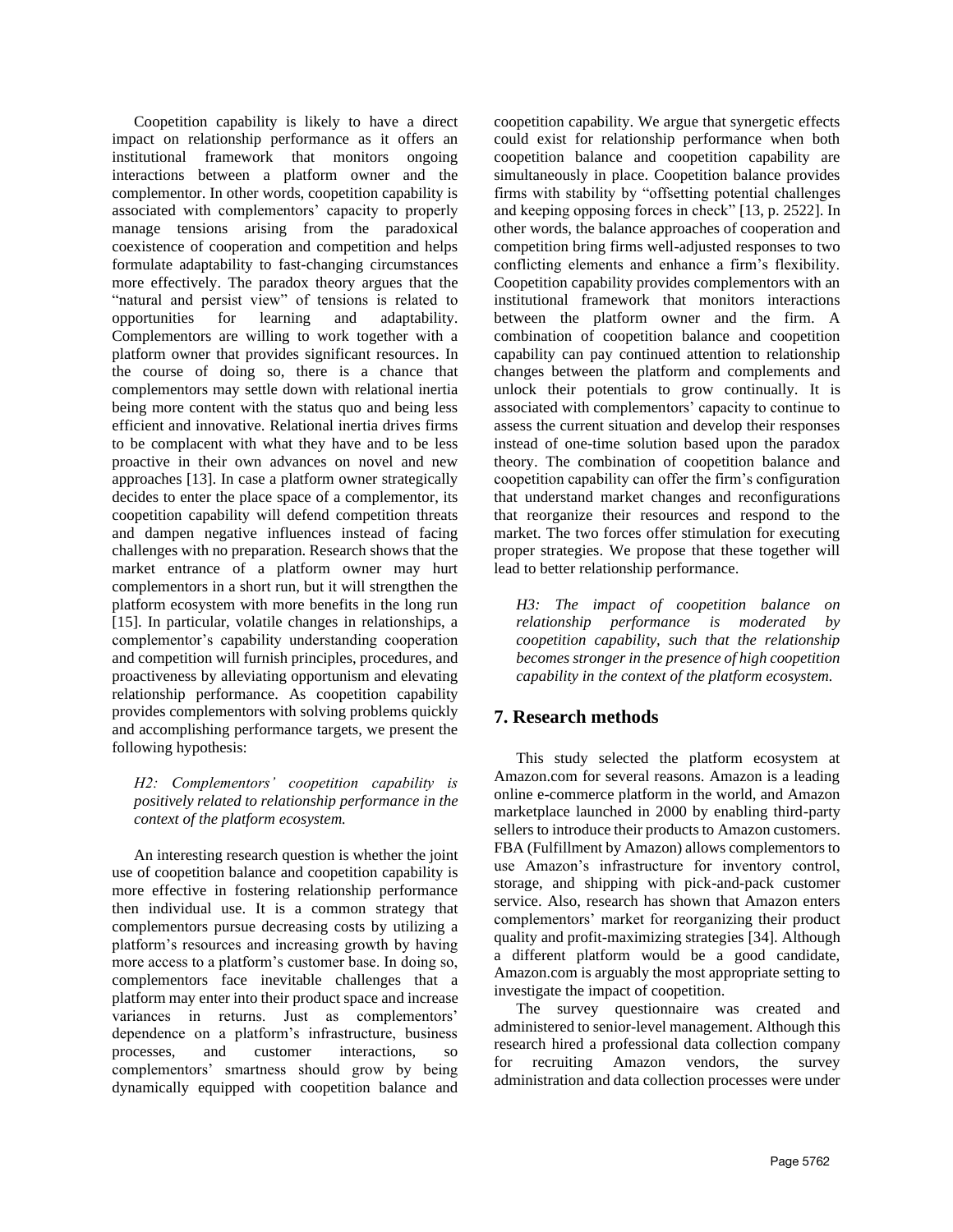the control of the authors. The use of a data collection company increased our ability to cover the intended population of this study and then enhanced the generalizability of the research results.

Prior to conducting a large-scale survey, we conducted a pilot study with two ways: four academic researchers who have sufficient knowledge and experiences in IS, operations, and management and 64 vendors that do their businesses with Amazon. Following a check on convergent and discriminant validity, necessary changes were made. A large-scale survey was administered to test the research model. A total of 625 Amazon vendors who were qualified for the survey were invited to answer the survey, and 365 firms completed it, resulting in a 58.4% response rate. Respondents held job titles such as C-level executives, vice presidents, directors, or senior managers. Table 1 presents the demographic features of the samples in this study. Response/non-response bias was examined by comparing the earlier responses with the later ones. A Chi-square test on annual sales and number of employees showed no significant difference.

| Category                          | <b>Percent</b> |
|-----------------------------------|----------------|
| Home & Kitchen                    | 10.4%          |
| <b>Health &amp; Personal Care</b> | 10.4%          |
| Clothing & Accessories            | 13.4%          |
| Books & Movies                    | 6.3%           |
| Toys & Games                      | 6.8%           |
| Sports & Outdoors                 | 4.4%           |
| Beauty                            | 6.3%           |
| Grocery & Gourmet Food            | 6.0%           |
| Tools & Home Improvement          | 2.7%           |
| <b>Pet Supplies</b>               | 3.0%           |
| <b>Office Products</b>            | 6.3%           |
| Patio, Lawn & Garden              | 0.5%           |
| Automotive                        | 1.4%           |
| Arts, Crafts & Sewing             | 4.1%           |
| <b>Baby Products</b>              | 1.6%           |
| Jewelry                           | 3.0%           |
| Cell Phones & Accessories         | 5.8%           |
| Other                             | 7.4%           |
| <b>Annual Sales</b>               |                |
| Less than \$100,000               | 25.8%          |
| $$100,000 - $500,000$             | 21.9%          |
| \$500,000 - \$1 million           | 18.1%          |
| \$1 million - \$5 million         | 18.1%          |
| Over \$5 million                  | 16.2%          |
| <b>Number of Employees</b>        |                |
| $1 - 5$                           | 18.9%          |
| $6 - 10$                          | 7.4%           |
| $11 - 50$                         | 12.9%          |

| $51 - 100$    | 13.2% |
|---------------|-------|
| $101 - 500$   | 20.3% |
| $501 - 1,000$ | 19.2% |
| Over 1000     | 8.2%  |

#### **7.1. Measures**

We adapted existing items for cooperation [5, 9, 33], coopetition capability [1], and relationship performance [6, 19]. Our survey employed multiple-item measures for all of the construct. In particular, we used latent congruence modeling to develop coopetition balance from separate items of cooperation and competition. Latent congruence modeling is a variation of structural equation modeling that was recently advocated as a useful tool to measure congruence between two competing constructs [12, 23]. The modeling is especially relevant in the context of coopetition that emphasizes fit between two conflicting concepts in the platform ecosystem. Latent congruent modeling controls for measurement errors, examines measurement equivalence, and provides a more relevant measure of congruence. It creates two second-order factors from two components of interest: mean (i.e., level) and differences (i.e., congruence) based upon the formula below.

Level =  $|Cooperation + Competition|/2$ 

Congruence = |Cooperation-Competition|

In the context of this study, the level implies the average of cooperation and competition, and the congruence represents similarity in the extent of cooperation and competition. Coopetition balance is proxied by congruence [23]. A higher congruence score indicates a greater difference between cooperation and competition. It means dissimilarity rather than similarity and overemphasizes one of the two activities instead of pursuing both. As greater coopetition illustrates a smaller difference between cooperation and competition, we multiplied congruence scores by -1 to help interpretations.

This study included five control variables: (1) relationship length with Amazon, (2) extent of using FBA, (3) percent of sales with Amazon, (4) overall sales, and (5) number of employees. These variables are chosen to control for complementors' dependence on Amazon and their size. Controlling for these variables will better examine the impact of coopetition balance and coopetition capability on relationship performance.

To decrease the common method bias, we followed the guideline proposed by Podsakoff et al. [25]. A Harman's one-factor test was employed for common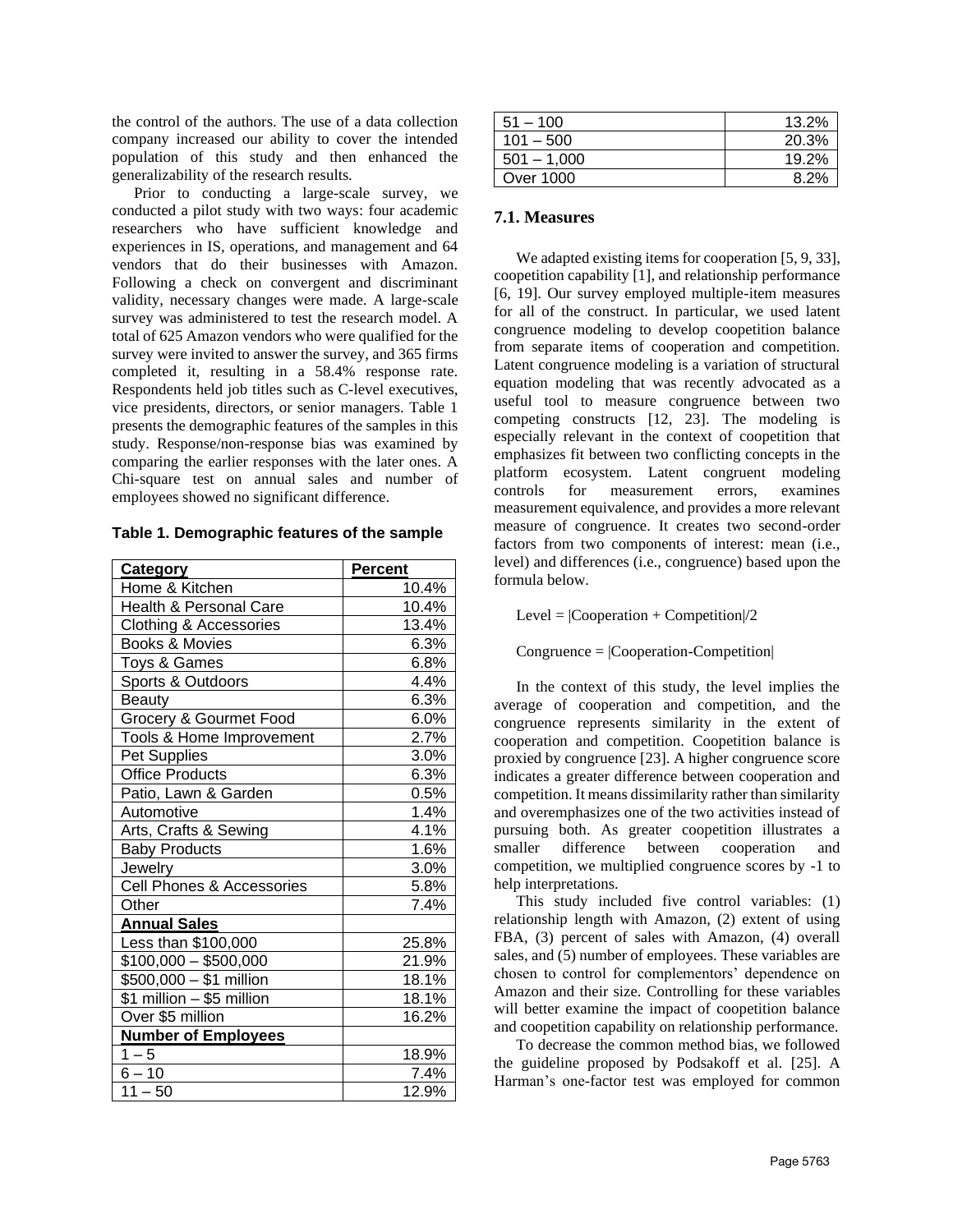method bias. Results show five factors accounting for 80.39 percent of total variance (eigenvalue  $> 1$ ) and the first factor accounted for 15.64 percent of the variance. The test suggests that common method bias is not a concern.

### **7.2. Measurement properties and hypothesis testing**

This study conducted analyses in two main steps: (1) factor analysis through structural equation modeling and (2) hypothesis testing through regression analysis. Confirmatory factor analysis was implemented with Amos to assess measurement properties in our dataset. The measurement model using Amos showed a good fit  $(Chi-Square/d.f. = 2.737, NFI = .932, CFI = .955, IFI =$ .955, RFI = .920). The RMSEA value is .061 with 90% confidence level stretching from .055 to .068. All factor loadings were greater than .70 and were highly significant. Values of Cronbach's alpha ranged from .89 and .94, as shown in Table 2. The results showed that convergent validity deemed to be established. AVE in all constructs was greater than .500. Discriminant validity was examined by the square root of AVE for the associate construct which needs to be higher than all other correlations. The data used in this study had no concern with discriminant validity. Table 2 provides a correlation table with Cronbach's alpha, AVE, and composite reliability for this study.

**Table 2. Descriptive statistics and intercorrelations**

|   | CA <sup>a</sup> | CR <sub>b</sub> | AVE <sup>c</sup> |                  |     | 3  |
|---|-----------------|-----------------|------------------|------------------|-----|----|
|   | .89             | .88             | .61              |                  |     |    |
| 2 | .92             | .92             | .71              | .24 <sup>d</sup> |     |    |
| 3 | .87             | .87             | .64              | .26              | .10 |    |
|   | .94             | .94             | .76              | .46              | .23 | 14 |

a Cronbach's alpha, <sup>b</sup> Composite reliability, <sup>c</sup> Average variances extracted, <sup>d</sup> Squared correlation; 1: Cooperation, 2: Competition, 3: Coopetition capability, 4: Relationship performance

We employed hierarchical ordinary least squares regression to test hypotheses postulated in this study. A three-step procedures were taken to investigate the impact of control variables at stage 1, of the main effects of coopetition balance and coopetition capability at stage 2, and of the moderating effect of coopetition capability between coopetition balance and relationship performance. Note that variables were mean-centered in order to reduce the potential for multicollinearity [10]. The regression results show that both coopetition balance and coopetition capability are statistically positive related to relationship performance, supporting

H1(β = .17, p < .05) and H2 (β = .61, p < .01), as shown in Table 3. In order to assess the presence of the interaction term, we examined the change in  $\mathbb{R}^2$  between Model 2 and Model 3 [10]. In addition, a simple slope analysis was conducted to inspect the form of interaction. This test was done by calculating simple sloes between plus and minus one standard deviation from the moderator's mean and evaluated the coefficients at both levels [10]. The results in Figure 1 are based on unstandardized results.

The analysis uncovers two important findings. First, there is a significant moderating effect between coopetition balance and coopetition capability, supporting H3 ( $\beta$  = .38, p < 0.01), as shown in Table 3.

# **Table 3. Summary of regression results**

| DV: Relationship Performance                          |           |             |           |  |
|-------------------------------------------------------|-----------|-------------|-----------|--|
| Variables                                             | Model 1   | Model 2     | Model 3   |  |
| Longevity                                             | 0.03      | 0.02        | 0.04      |  |
| Fulfilled by<br>Amazon                                | 0.04      | 0.01        | 0.04      |  |
| % of Sales with<br>Amazon                             | 0.11      | 0.03        | 0.01      |  |
| Sales                                                 | $0.18***$ | 0.03        | 0.02      |  |
| Number of<br>Employees                                | $-0.02$   | $-0.02$     | $-0.03$   |  |
| Coopetition<br><b>Balance</b>                         |           | $0.17$ **   | $0.15***$ |  |
| Coopetition<br>Capability                             |           | $0.61***$   | $0.95***$ |  |
| Coopetition<br>Balance X<br>Coopetition<br>Capability |           |             | $0.38***$ |  |
|                                                       |           |             |           |  |
| Adjusted R <sup>2</sup>                               | 0.06      | 0.40        | 0.43      |  |
| $\Delta$ Adjusted R <sup>2</sup>                      |           | 0.34        | 0.09      |  |
| ΔF                                                    | $4.78***$ | $106.31***$ | 16.09***  |  |

 $*p$  < .10,  $*p$  < .05;  $**p$  < 001; The items reported are standardized regression coefficients. DV: Dependent variable, Variance inflation factor (VIF) were calculated to examine multicollinearity. VIF values are less 2.3, suggesting that multicollinearity is not a concern.

Results also show that it is much more effective when coopetition balance and coopetition capability are launched together. When the level of both coopetition balance and coopetition capability is high, relationship performance exhibits much stronger achievements that a level of both cases (i.e., 6.41 vs. 3.53), as shown in Figure 1. Second, the impact of coopetition balance ameliorates significantly in the present of coopetition capability, demonstrating the vital moderating role of coopetition capability. While complementors with a low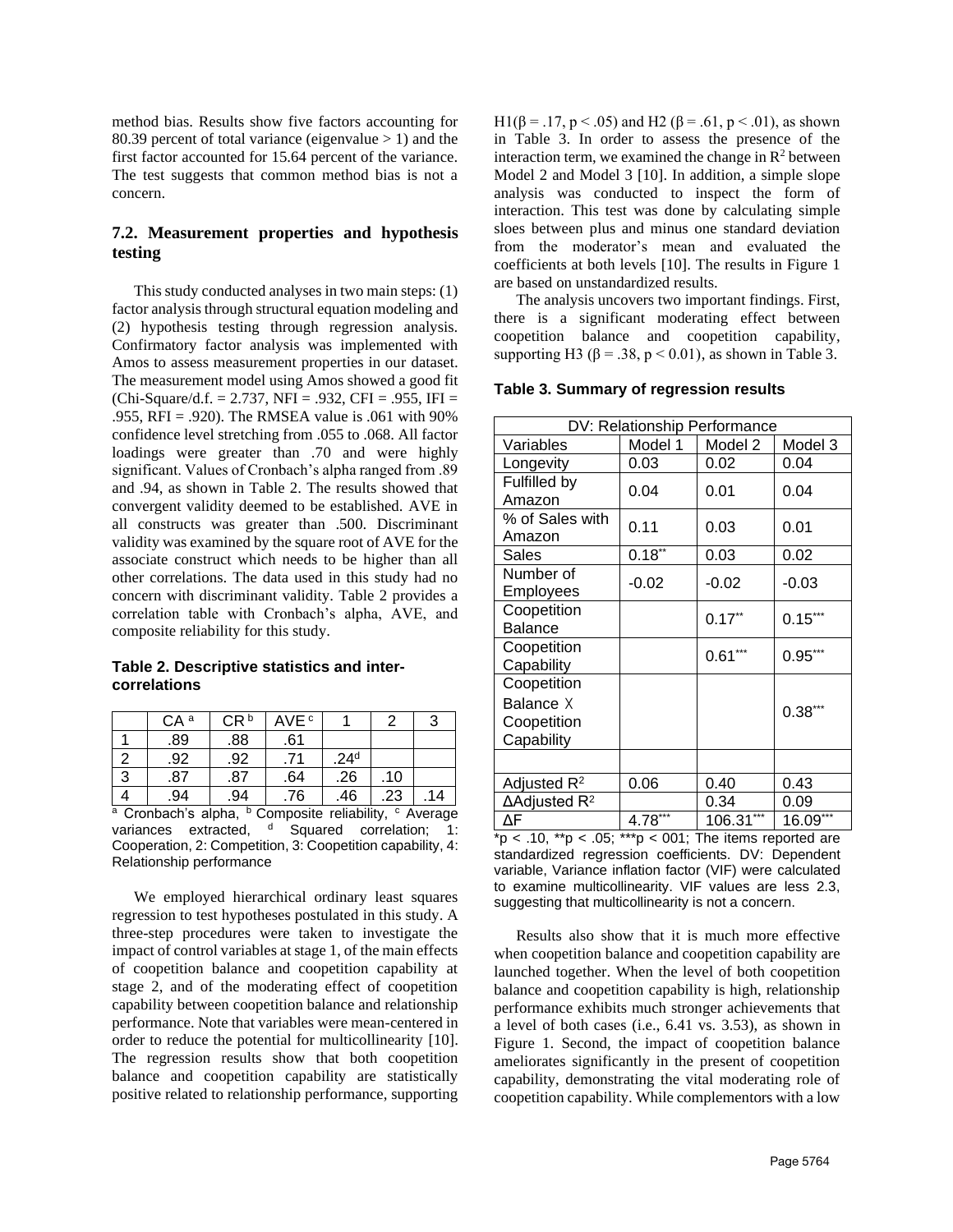level of cooperation capability show improvements in relationship performance regardless of levels of coopetition balance, firm equipped with a high level of cooperation capability made a noteworthy leap from 5.25 to 6.41 under low and high coopetition balance, respectively. Taken together, the simple slope analysis presents an evidence of moderating role of coopetition capability.



**Figure 1. Interaction effect between coopetition capability and coopetition balance**

### **8. Discussion**

The success of the platform ecosystem relies heavily on the dynamic collaboration of complementors and a platform owner [21, 30], but the strategic alliance can be polluted by direct competition due to a platform owner's entry into complementors' product space [34]. As a result, coopetition is established, and tensions are likely to be intensified under the condition of scarcity[22]. Unfortunately, complementors are placed in the position of scarcity such as a lack of customer access and logistical infrastructure. Coopetition can provide a crucial foundation for steady cooperation to complement each entity's goals, while unnecessary stress and defense can hurt their sound relationships. This study helps academicians and practitioners understand how to increase positive responses and reduce negative tensions in the context of coopetition.

#### **8.1. Implications for research**

The first theoretical contribution of this study is to provide a theory-based research model that reveals how to enhance relationship performance through coopetition balance and coopetition capability. The literature has called for studies on bring together the apparent divide between cooperation and competition to shed light on the reality firms face in the current business environment [15]. As the field of coopetition has been drawn attention from researchers and practitioners, its nature and management have been illuminated [13, 15]. Studies, however, are generally theoretical or anecdotal, and empirical studies are rare. This study makes a contribution to literature by providing a theory-driven, empirically-tested model that nurtures a firm's agility via coopetition and that utilizes resources to have an advantageous position in a coopetitive environment. Additionally, this study has employed latent congruence modeling to develop coopetition as the method incorporates measurement errors and model covariance among individual items under cooperation and competition. This methodological provision as part of finding coopetition balance gives robust insights into the literature. Firms need to harness tensions arising from cooperation and competition, resulting in enhancing positive responses and negative impacts.

The second theoretical contribution of this study to elaborate on coopetition with a contextual focus on a platform-based market. Product/service-based strategies have been losing ground to platform-based strategies. As the network economy has been emphasized as part of value creation, a motto, "Forget Products and Forge Platform," is prevalent in the business field. A platform mediates relationships between consumers and complementors together with feedback reinforcing strategies of complementary products and attracting more users. Studies have centered on platform owners as a focal point of interest: platform owners' pricing decision [8, 27] and interactions between competing platforms [7]. However, studies on concentrating on complementors, producing significant values to a platform, are in need of more attention, and this perspective will give more holistic approaches to understanding a platform ecosystem. Also, research has focused on positive impacts of cooperation between a platform owner and complementors. Studies, on the other hand, emphasizes dark sides of collaboration, often called "swimming with the shark", need receive more attention to investigate how small firms can produce benefits. Platform owners and complementors have established their interfirm relationships with cooperation and engage in competition as part of ecosystems [15]. For example, Intel avoids direct competition with competitors, but enters markets when complements' products are underperforming by signaling innovations through competition [34]. Amazon has begun providing own products to customers directly, leading to competition with complementors. Complementors should be aware of their strategic position with regard to coopetition emphasizing value creation, cooperation, value appropriation or competition. This study provides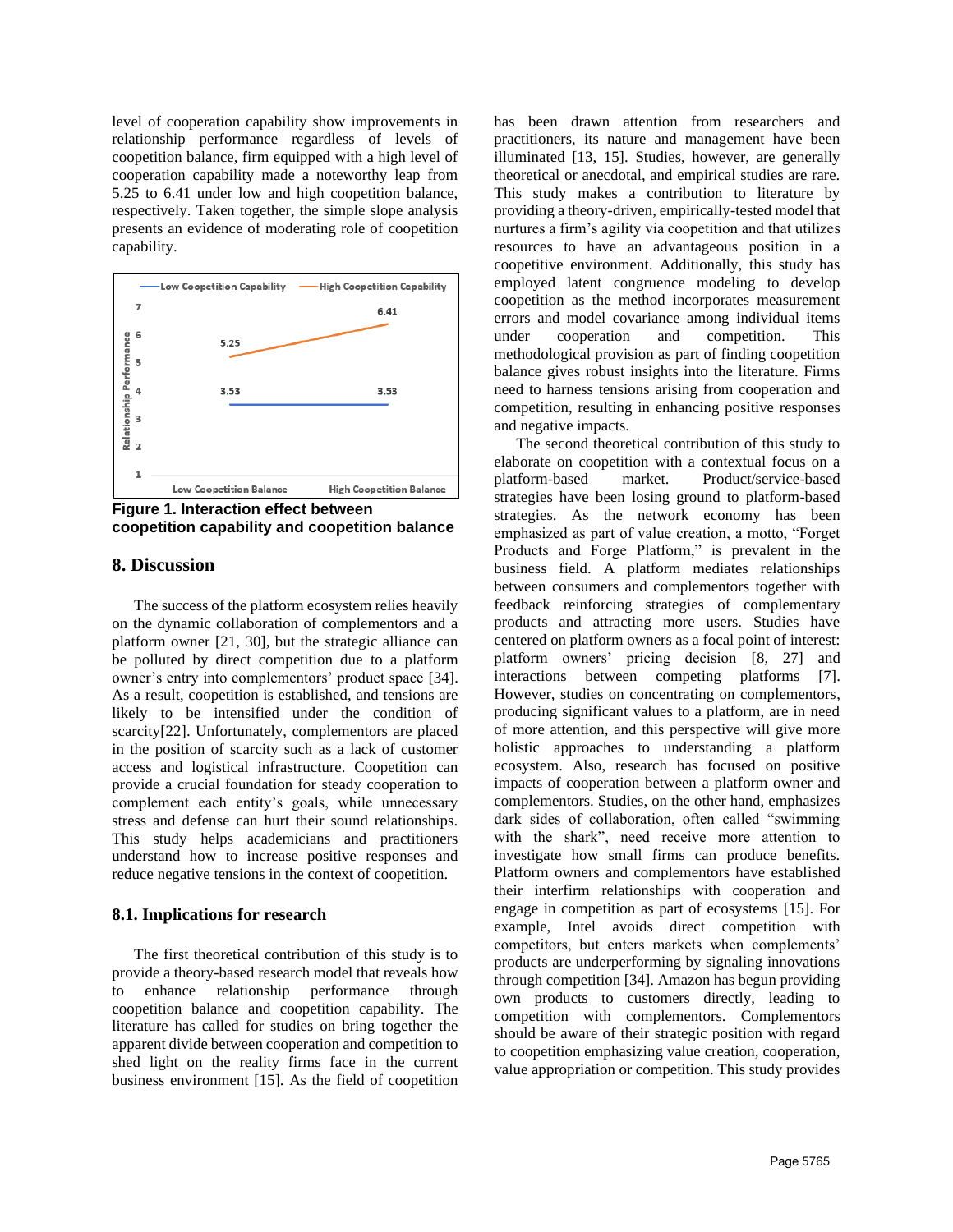significant values with regard to value cocreation in the perspective of complementors.

The third contribution of the study is to provide two coequal capacities (i.e., coopetition balance and coopetition capability) and their individual and interaction effects on relationship performance. The literature has acknowledged positive and negative effects of coopetition [2, 13], and the mixed results are requested to be reconciled. In other words, coopetition can damage value for both parties on the contrary to their expectations, and its negative impact should be much worse on complementors than on a platform owner due to its size and resources. As firms should go through three steps of accepting, accommodating, and<br>differentiating/integrating [28] with regard to differentiating/integrating [28] with regard to coopetitive strategies, complementors should be aware that coopetition is ongoing responses rather than onetime resolution. That is, coopetition balance and coopetition capability are dynamic flexibility that complementors need to possess for their adaptive capacity. In the platform ecosystem, establishing cooperative relationships between complementors and a platform owner via proper communication and respect are crucial to creating path-breaking products [21]. Competition seems to be detrimental to the relationship in the platform ecosystem, the literature presents that it will reinforce their capacities over time [15]. Not only does coopetition balance helps sustain the stability of two forces but also it motivates firms to stay alert and continue for better performance. More critically, coopetition balance deters complementors to fall into complacency or stay the status quo. Complementors should manage ostensibly incompatible goals of cooperation and competition. While cooperating, complementors should strengthen their competitive advantage. With the complexity of the market landscape, taking an approach with coopetition capability open up more opportunities.

### **8.2. Implications for practice**

This study has implications for managers who face competition in the platform ecosystem. Complementors may have engaged with a platform owner with the expectation of cooperation. As their products/services show potentials for growth, a platform owner may entertain a second thought and even decides to directly compete with complementors. This study finds a positive and significant impact of coopetition balance on relationship performance. It indicates that complementors should not merely focus on cooperation with a platform owner, but should prepare themselves for the competitive circumstances. As competitive pressures from a platform owner stream into relationships and gradually erode the customer base, complementors should also increase competitive approaches toward a platform owner and find a balanced way.

The present study finds the presence of joint effects of coopetition balance and coopetition capability. The results of the study suggest that complementors pursue both coopetition balance and coopetition capability jointly in dealing with coopetition. Coopetition balance has a significant impact on relationship performance significantly, but there is also a moderating impact of coopetition capability on relationship performance. Regression coefficients indicate that moderating effects of coopetition capability between coopetition balance and relationship performance is higher than that of the individual effect of coopetition balance on relationship performance. Pursuing evenness of cooperation and competition is critical for sustaining competitive advantage. When the balance is combined with a firm's capacity to manage paradoxical coexistence through coopetition capability, their adaptive capacity will be intensified.

It is noteworthy to mention that coopetition capability is more influential than coopetition balance and interactions between coopetition balance and coopetition capability. While coopetition balance focuses on the evenness of cooperation and competition, coopetition capability is the ability to respond to the coopetition by seeking alternative strategies and to continuously adjust their relationship with the platform owner. It is also called evaluative capability that assesses situations, makes sense of realities, and responds to changes effectively. From the outset of the partnership, complementors should not only focus on the compliance with the platform owner but also develop an organizational capability to manage tensions and prepare themselves for changing markets.

# **9. Conclusion**

This study contributes to the literature by adding values with conceptually theorizing and empirically testing coopetition capability and coopetition balance as important leverages that firms can cope with the environmental change. We extend prior research mainly conceptually examined. Delving into the concept of coopetition, more sophistically, our theory considers the impact of coopetition capability and balance as the positive consequences. In the face of such tensions from coopetition, balance and capability can fuel complementors' adaptive capacity in the platform ecosystem.

## **10. References**